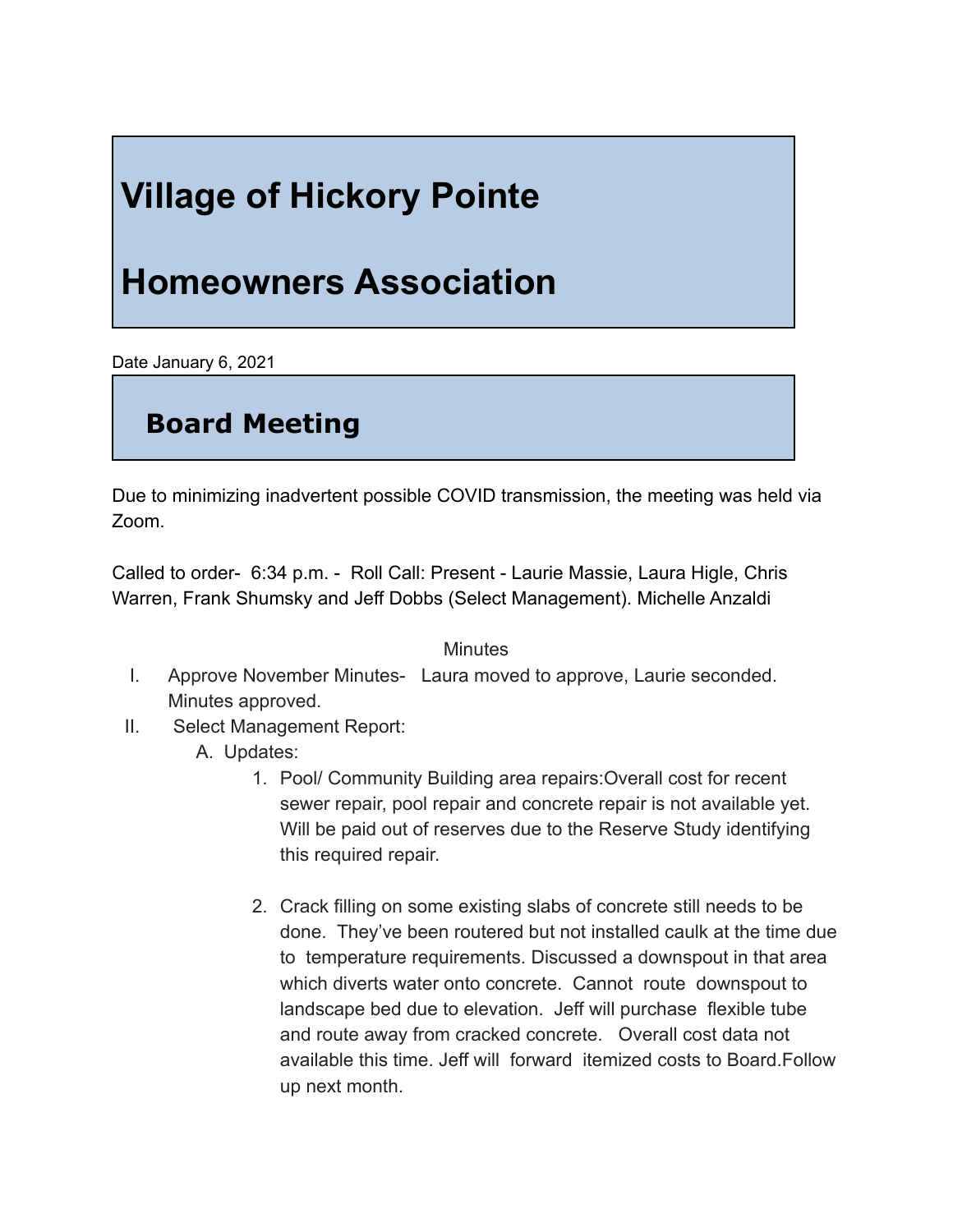- 3. Ruts in the utility right of way at the park entrance. It is unclear which entity owns the vehicles responsible for the ruts. Jeff will continue to identify and seek restoration. Will follow up next meeting.
- 4. Official approval of the budget. After discussion, the budget was moved for approval, seconded and approved.
- 5. Year end letter / draft with instructions to pay online and collections policy. Discussed and agreed to review the letter Jeff will send later. Follow up next meeting.
- 6. Next annual meeting notice. Decided not to combine annual dues notice and annual meeting notice. Meeting space at the Township is not yet available.
- III. Previous Discussions:
	- A. Snow maintenance
		- 1. Board asked Jeff to get a quote again for us to review the costs and impact on dues. Jeff has asked for a quote. This will come to our January meeting
		- 2. Board reviewed quote that was provided. Two board members independently came up with annual estimates of \$5,000 for snow removal using the quote and available meteorological data
			- a) Provided quote would not meet the standard presented in Pittsfield Twp. ordinances for sidewalks.
		- 3. Board also discussed having signs posted stating individuals use paths at their own risk.
			- a) Signs for walking paths that say"No winter maintenance is performed on this path. Use at your own risk" will be purchased for each of the 4 paths across common areas toward the pool. Jeff will purchase signs and believes he can have them installed this winter. Will follow up at next Board meeting.
- IV. Pool Carried Forward for Future meeting since Amir not present. Notes carried forward to February meeting
	- A. Technology upgrade consideration:
		- 1. Board discussed the possibility of updating security camera system to help monitor the pool during and after hours. Needs to be done for 2022.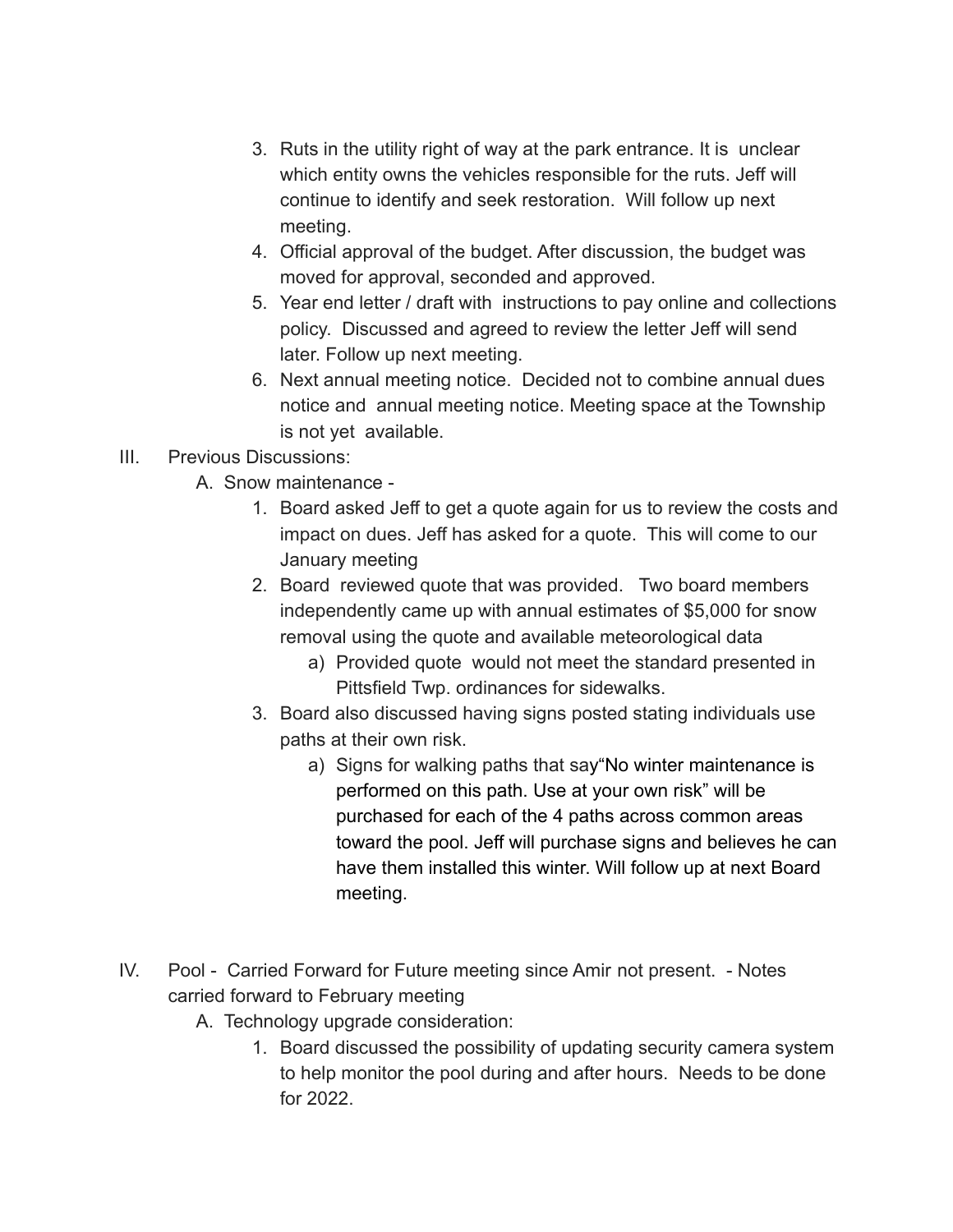- 2. We should also consider the "electronic card" issue again. It's been an ongoing issue and we remain locked out of our security system.
- 3. By email Laurie asked for more quotes and Laura asked about who will be expected to keep up on card activations. It will also be important to have a rep attend our meeting to talk through the design and quote.
- 4. Select had emailed a quote from Guardian. Select identified we need new cards and a new reader but is not sure that we need other new equipment. Select also has questions about monthly monitoring. Select will also find another company to obtain a quote from. New technology includes the possibility of phones, key fobs, etc. Select will learn more about this. Jeff will report back.
- V. Architectural Committee:
	- A. Complaints and / or requests from Homeowners:
		- 1. A homeowner complained about a treefort structure as an eye sore. The presence was confirmed by Select (and pictures sent). A letter was sent. Homeowner and their neighbor reached out to the Board for further discussion and requested extension on due date which was granted. Board met with individual(s). Board will discuss further.
		- 2. Chris met with the builder of the fort and shared with Board what was found. Board discussed.
		- 3. Structure design was not submitted for approval and the design was not consistent / harmonious with architectural style of the subdivision. Board voted and agreed it should be removed. Neighbor asked what would be required to make it approvable. However, Board cannot design structure for residents
		- 4. Chris will draft an email to the builder of the fort with an extension of two weeks to the 23rd for removal.
		- 5. Will follow up at February Meeting
- VI. Finance-
	- A. Status:
		- 1. Notes from Select Management on a few charges
			- a) PacificTelecom (PTS), \$78/mo is a phone bill.
			- b) ATT is the modem bill
			- c) Google Suite is \$36/mo
	- B. Jeff will send a copy of an invoice for a monthly charge for a modem at the pool. Laurie will discuss this with Brian for verification.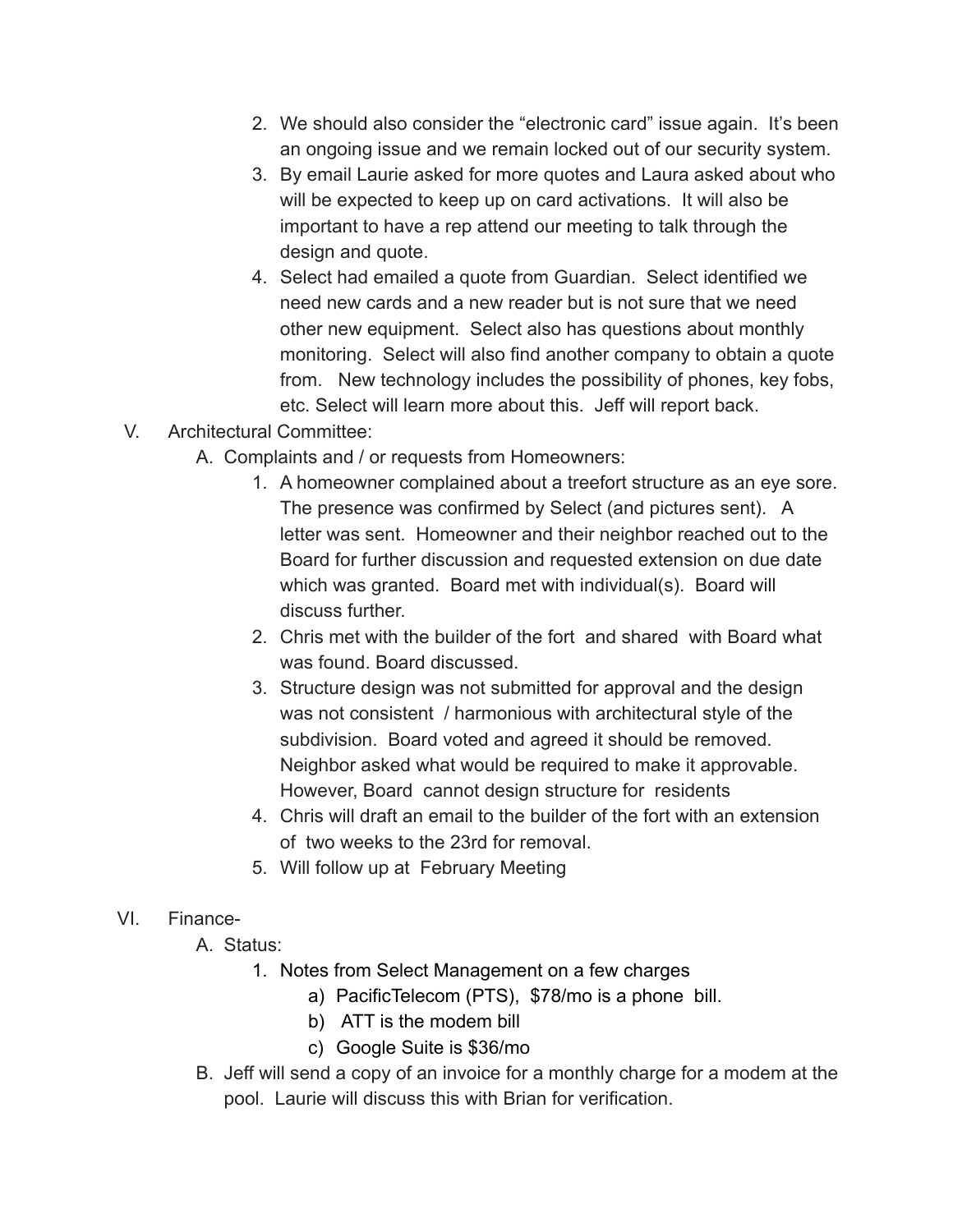- 1. Board discussed our website and our Google suite and will review.
- 2. Jeff will bring information to the Board by email or next meeting. 3.
- C. Collections status: 9 individuals are on the attorney collection report for a total of \$29,000. However three of those remain on the attorney's report and have been there since the Builder ran the Association. Two of the three we do not even know where the individuals are. These will continue to be reviewed until the statute of limitations is reached. Carry forwarward to February
- D. Active collections We have 5 lots currently in collections with the attorney. (One less than in September 2021.) Carry forwarward to February
- E. We have 5 lots currently less than 2 years in arrears. These are homeowners that have not paid for 2021 Association dues. We have 4 lots currently less than 1 year in arrears. Carry forwarward to February
- F. Update on Legal and Collections no updates.
- II. Bylaws
	- A. Michelle Anzaldi attended the meeting again to discuss where we are at. Michelle will put out a summary of outstanding issues (if they exist).
	- B. All Board members should read the final draft and be sure we support and agree with this version.
	- C. Then final changes will be sent to Greg.
	- D. Decide on time frames for next steps.
	- E. Michelle will re-send bylaws to Board for review.
		- 1. If she doesn't hear anything for a few days she will send to attorney
	- F. Next steps
		- 1. Notification to community send the bylaws to community prior to annual meeting
		- 2. Michelle offered to summarize the changes based on feedback, including
			- (1) Home office are allowed
			- (2) Quorum clarified
			- (3) Yard signage
			- (4) Typos/ grammar
			- (5) Other items not listed here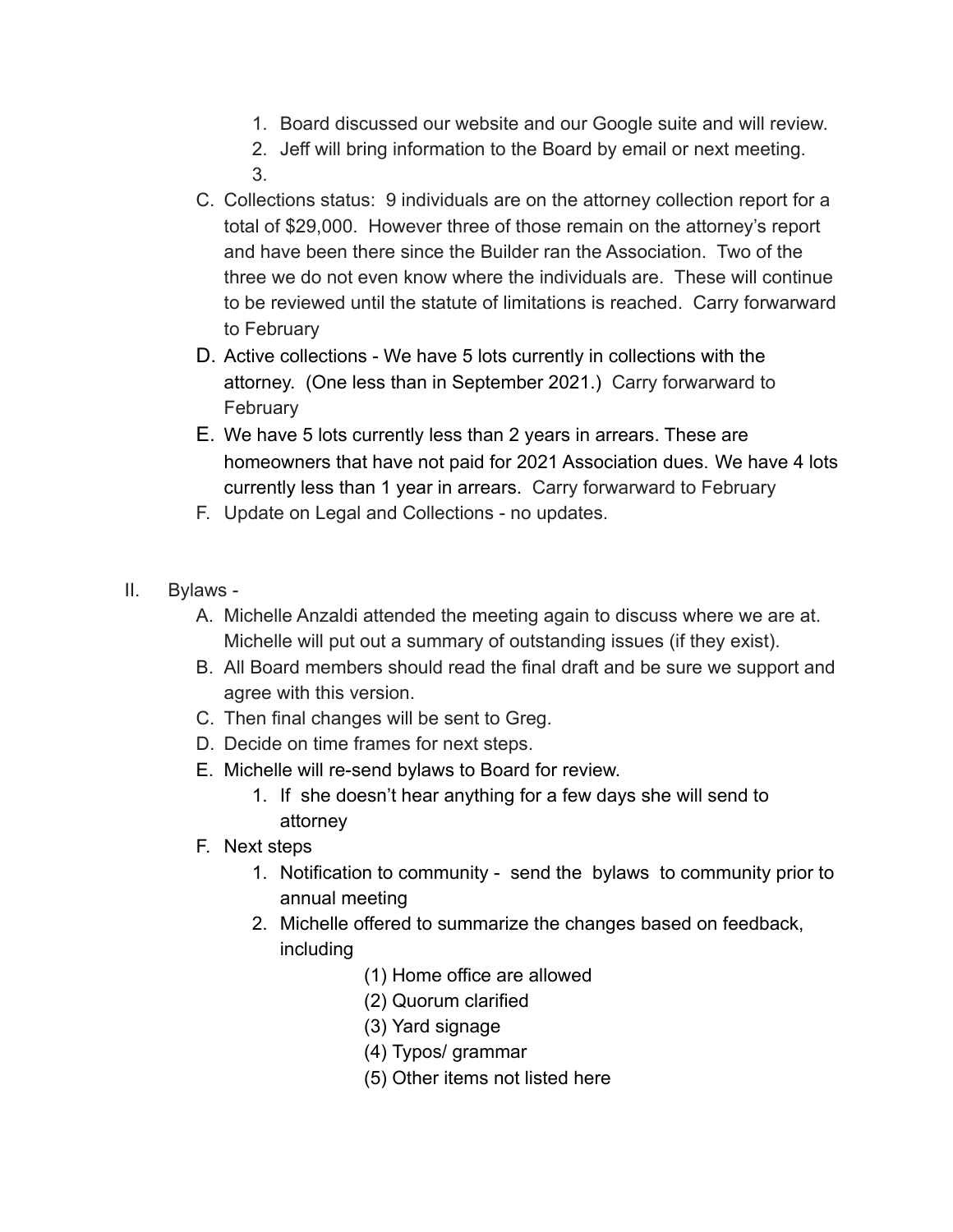- III. New Member Orientation continued.
	- A. Things to do and things to avoid- will discuss in February.
	- B. Board priorities for upcoming year- discuss in February.
	- C. Board Officer Insurance
	- D. Board duties and protections
- IV. Annual Meeting- Discuss in February
	- A. Why?
	- B. Agenda items
		- 1. Budget-
		- 2. Bylaws -
		- 3. Election for two Director positions Laurie and Laura
	- C. Start reviewing for dates
- V. New Business-
	- A. Audit will review at next meeting.
	- B. Deck approval process will review next meeting.
- VI. Follow Up in Spring:
	- A. Property line depth of lot using bricks? (Jeff was going to get a tape and measure). Follow up in spring.
	- B. In August, the Board discussed compliance with township ordinance addressing tree limbs over sidewalks. We asked Jeff to let the Township know we are getting complaints. Follow up in Spring.

Per June 2020 Minutes: Zoom meetings- During these times of COVID, the Board will be meeting electronically via Zoom and the meetings are open to homeowners. Interested homeowners should email the board requesting the specific link to the scheduled Zoom meeting. The Board wants to be sure to be able to use the meeting time to get through the agenda but also provide an opportunity for Homeowner's to participate. The Board has agreed upon Homeowners having 3 minutes at the beginning and end of the meeting to pose concerns, provide input or ask questions. The Board may or may not respond to questions or comments as further information may be necessary to formulate an accurate response.

Parking lot:

- 1. Pond "status" was reviewed and a field assessment was conducted for plants and species (both native and invasive). Board is not clear what next steps should be, could be or priorities. Costs are a concern as well. Tabling this until someone is willing to take up this project.
- 2. Increase in trees in our community.